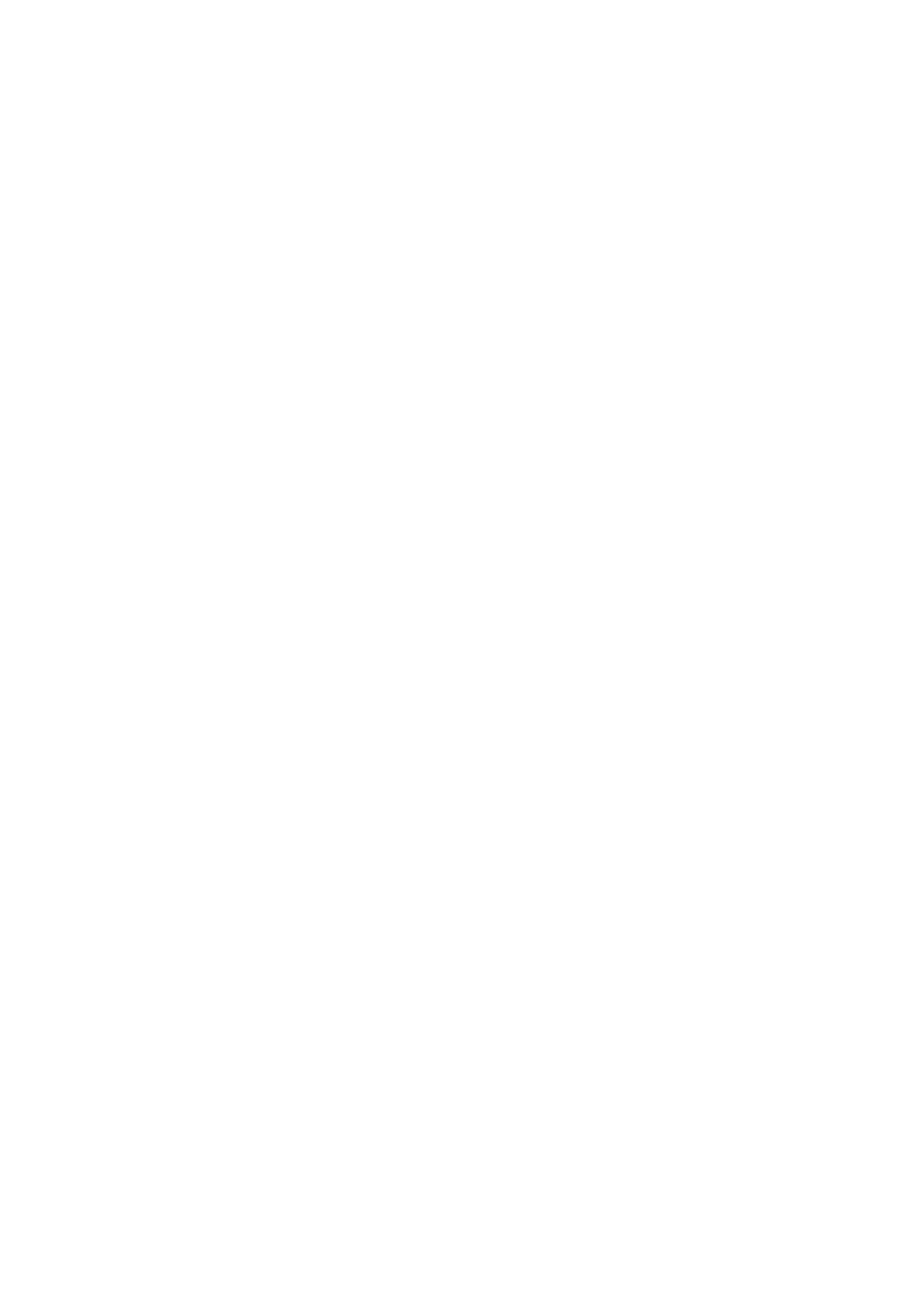# TelScout<sup>®</sup> TS200

# Access Network Analyzer For Telephone Applications

# F E A T U R E S

- TestWizard™ True One-button Testing
- Volt-Ohm Meter
- Transmission Tests with xDSL, ISDN, and POTS Capability
- Load Coil Counter
- Longitudinal Balance
- Open (Capacitance) Meter
- Resistance Fault Locator
- Full Function TDR with Automatic Multiple Event Marking
- Flexible, Upgradeable Platform
- Complete On-Line Help and Tutorials
- Rugged Design Survives 2 m drop
- Automatic Hazardous Voltage Safety Warning
- Extra Large, High-Contrast, Backlit Display

## A P P L I C A T I O N S :

TelScout<sup>®</sup> TS200

If your job is to analyze and troubleshoot the access network for analog or digital services, the Tempo TelScout<sup>®</sup> TS200 is built for you. Designed specifically for telephone access network applications, including xDSL, ISDN, and POTS, the TelScout TS200 applies the newest technology to provide both ease-of-use and telephony performance that cannot be found in any other access network analyzer.

#### **TestWizard™ Analysis**

With the TelScout TS200, you'll spend less time operating the instrument, and more time analyzing and repairing faults. The TelScout TS200 can be configured to perform a variety of tests to meet your specific needs. The strength of the TelScout TS200 is its ability to perform logical test sequences that lead the operator toward potential troubleshooting solutions. With TestWizard<sup>™</sup> analysis, this innovative solution is just a single button press away!

#### **TelScout TS200 – Designed for Your Needs**

With true multi-function test capability, the TelScout TS200 is designed for easy upgradeability to meet your future needs. You get all this flexibility and performance in one of the industryís most rugged access network packages. Come snow, rain, heat, and humidity, the TelScout TS200 keeps working, because you have to.